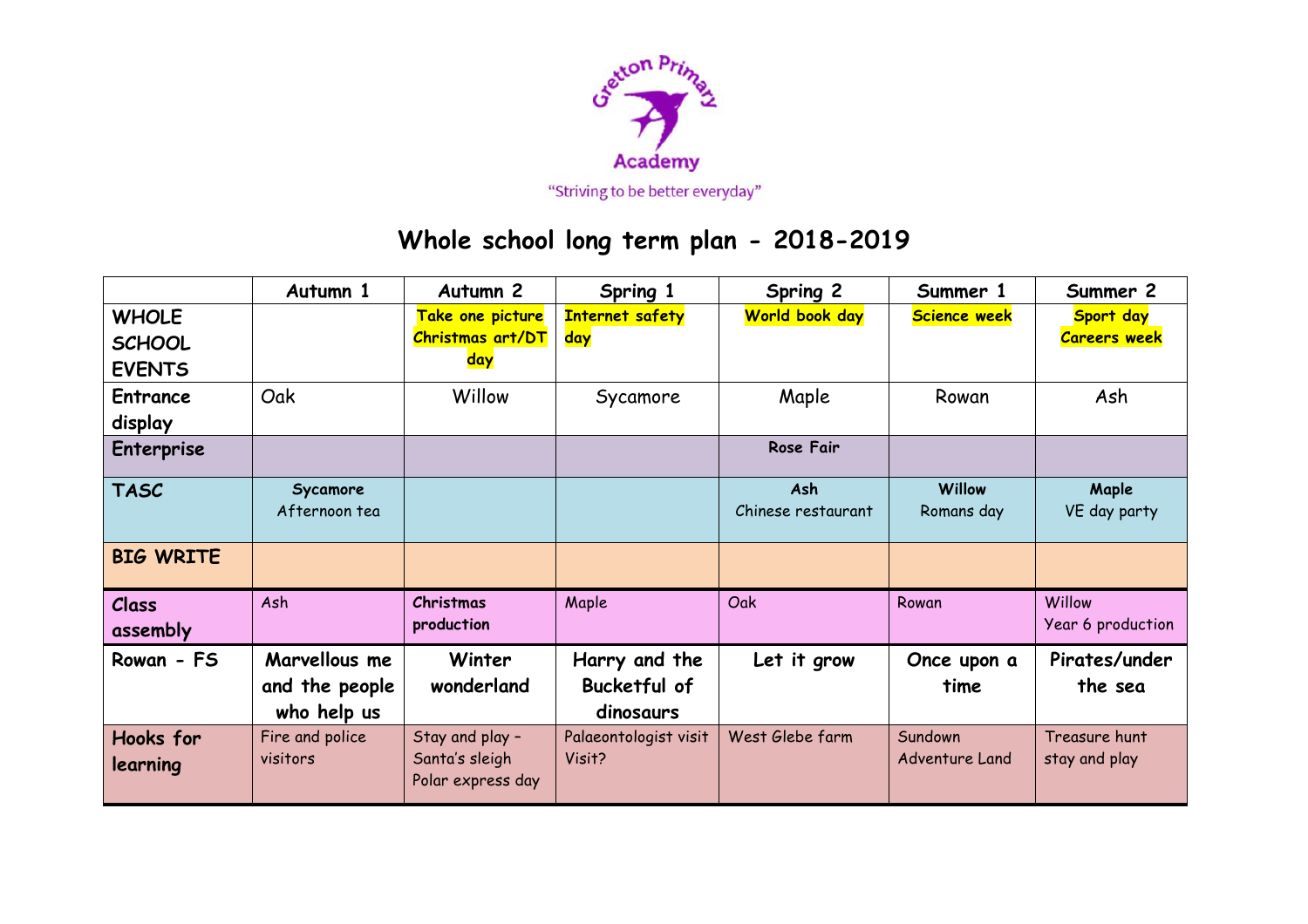| Oak - Y1              | The time machine                                                           | The enchanted wood                                                 | Rio de Vida                                                           |  |
|-----------------------|----------------------------------------------------------------------------|--------------------------------------------------------------------|-----------------------------------------------------------------------|--|
| Hooks for<br>learning | Train<br>Interview elderly person from Gretton                             | Trip to a forest (Fineshade)                                       | Topic day - carnival                                                  |  |
| <b>DT</b>             | Spinning time table.                                                       | Moving picture book                                                | Brazilian street food.                                                |  |
| $Ash - Y2$            | The Rainforest                                                             | Let's go to China                                                  | London Then -<br><b>London Now</b><br>Great Fire of<br>London         |  |
| Hooks for<br>learning | Zoo trip                                                                   | Chinese new year day                                               | Leicester<br>Great fire of<br>botanical gardens<br>London topic day   |  |
| <b>DT</b>             | Textile rainforest tapestry (textiles)                                     | Moving pictures/scenes (levers and<br>sliders)<br>Chinese cooking  | Carts (woodwork)                                                      |  |
| Willow - Y3/4         | <b>Ancient Egypt</b>                                                       | Australia                                                          | Romans<br>(include mountains and volcanoes)                           |  |
| Hooks for<br>learning | Trip to New Walk Museum                                                    | Bugtopia visitor to the classroom<br><b>Y4</b> residential         | Topic day - Roman day (History Off<br>The Page?)                      |  |
| <b>DT</b>             | Packaging (strengthening and<br>reinforcing)<br>McMillan cake sale cookery | Beanbag fish - Great Barrier Reef link<br>(textiles)               | Interactive quiz (electricity)                                        |  |
| Maple - Y4/5          | <b>Vikings and Anglo-Saxons</b>                                            | Space                                                              | World War II                                                          |  |
| Hooks for<br>learning | Feast / invasion                                                           | National Space centre<br><b>Y4</b> residential                     | War at Wicksteed<br>VE day party                                      |  |
| <b>DT</b>             | Bowls (clay, making a functional<br>product)                               | Make a space rocket - methods to<br>strengthen, mechanical systems | Make an Anderson Shelter (include a<br>light and an air raid alarm) - |  |